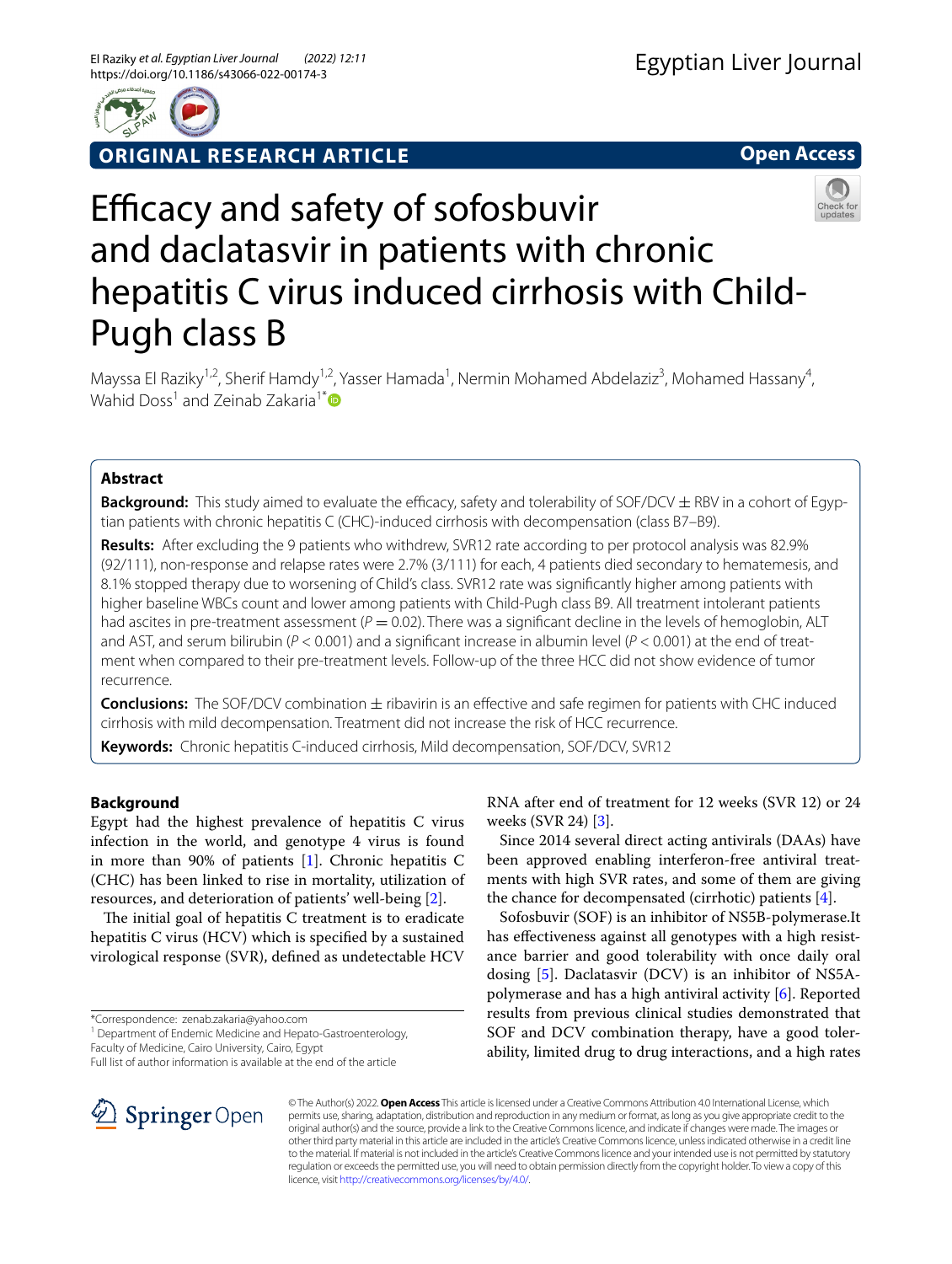of SVR [[7\]](#page-8-6). Interestingly, this treatment regimen is efective in patients who are difficult to cure  $[8]$  $[8]$ , despite that, liver cirrhosis is the most important negative predictor of SVR to DAAs therapies [[3\]](#page-8-2).

The current study aimed to evaluate the efficacy, safety, and tolerability of SOF/DCV  $\pm$  RBV in a cohort of Egyptian patients with CHC induced decompensated cirrhosis with Child scoreB7–B9.

# **Methods**

This is a prospective observational study that was initiated on February 2016 at Cairo Fatemic Hospital (one of the assigned specialized centers for treatment of viral hepatitis in Egypt). Target population included 120 patients with HCV-induced liver cirrhosis with mild decompensation (Child-Pugh class B7–B9) and all treated with sofosbuvir and daclatasvir  $\pm$  RBV. HCV genotyping was not tested prior to therapy as 90% of Egyptians are HCV4 [\[9](#page-8-8)] and on real-life scenario testing was not proven cost efectiveness.

Ethical committee approval was obtained from National Committee for Control of Viral Hepatitis (NCCVH) before enrollment in the study [\[10](#page-8-9)].

Patients had cirrhosis as evidenced by transabdominal ultrasonography, or transient elastography showing liver stifness of > 12.5 Kpa and had evidence of mild decompensation (Child-Pugh class B7–B9).

Patients with history of HCC were included 24 weeks after intervention aiming at cure with no evidence of activity by dynamic imaging (CT or MRI). If serum creatinine ranged from 1.5 to 2.5 mg/dl, eGFR should be exceeding 30 ml/min with favorable nephrological consultation.

Patients with platelet count  $< 50,000/\mathrm{mm}^3$ , serum creatinine> 2.5 mg/dl, pregnancy, or inability to use efective contraception, co-infection with HBV or HIV, history of clinically signifcant illness or any other major medical disorder that may interfere with treatment, and chronic liver disease of non-HCV etiology were excluded from the study.

All patients provided written informed consent before enrolling to the study.

## **Treatment**

Patients were treated according to EASL recommendations on treatment of hepatitis C 2015 (EASL 2015). Nine patients withdrew from therapy (all were treatment naïve) and 9 patients stopped treatment due to adverse events thus 102 patients completed treatment most of them (73/102; 71.6%) received treatment in the form of sofosbuvir (400 mg), daclatasvir (60 mg), and daily weight-based ribavirin for 12 weeks; in these patients, ribavirin was started at the dose of 600 mg daily and the dose subsequently adjusted depending on tolerance every 2 weeks aiming at reaching 1000 mg. Twenty nine patients (28.4%) received treatment in the form of SOF (400 mg) and DCV (60 mg) for 24 weeks; the cause of this treatment extension was related to RBV intolerance.

Potential drug-drug interactions with patients' medications were checked using the university of Liverpool application on smart phones (liver-pool HEP i chart) drugs contraindicated with SOF or DAC were discontinued or changed. No dose adjustment for SOF or DAC was done [\(www.hep-druginteractions.org\)](http://www.hep-druginteractions.org).

## *Pre‑treatment assessment*

Age, gender, previous treatment status (naïve or experienced), and if experienced (details about previously administered medications), Child-Pugh score and MELD score were recorded.

Serological tests (anti HCV antibody, HBsAg), quantitative PCR for HCV RNA, ALT, and AST, C.B.C (hemoglobin level, W.B.Cs count, and platelet count), serum albumin level, serum bilirubin level, I.N.R, serum creatinine, and AFP were tested.

Ultrasound (US) to detect the progression of fbrosis with characteristic changes such as a coarse or nodular appearance of the parenchyma, hepatomegaly, and caudate lobe hypertrophy, evidence of portal hypertension (portal vein diameter, velocity of flow, flow reversal), presence of focal lesions, ascites, and splenomegaly [[11\]](#page-8-10).

All routine parameters were tested at baseline, at the end of treatment and at week 12 after the end of treatment. These include blood count, AST, ALT, serum bilirubin, serum albumin, INR, serum creatinine, and Alfa fetoprotein and abdominal ultrasonography. Whereas CBC, AST, ALT, serum albumin, serum bilirubin, and creatinine were additionally tested while on treatment (W4, W8).

## **Efficacy assessment**

HCV RNA level determination was done at screening (baseline), at the end of treatment (week 12 or 24) and at 12 weeks after the end of treatment. HCV RNA was measured using the ROCHE COABA TaqMan HCV version 2.0 (lower limit of detection 15 IU/ml). Primary virological outcome was achieved at SVR12 defned as undetectable HCV RNA at 12 weeks following the completion of treatment. Virological failure was defned as non-response (detectable HCV RNA levels at the end of treatment period) or relapse (detectable HCV RNA level during follow-up in a patient with an undetectable level at the end of treatment period).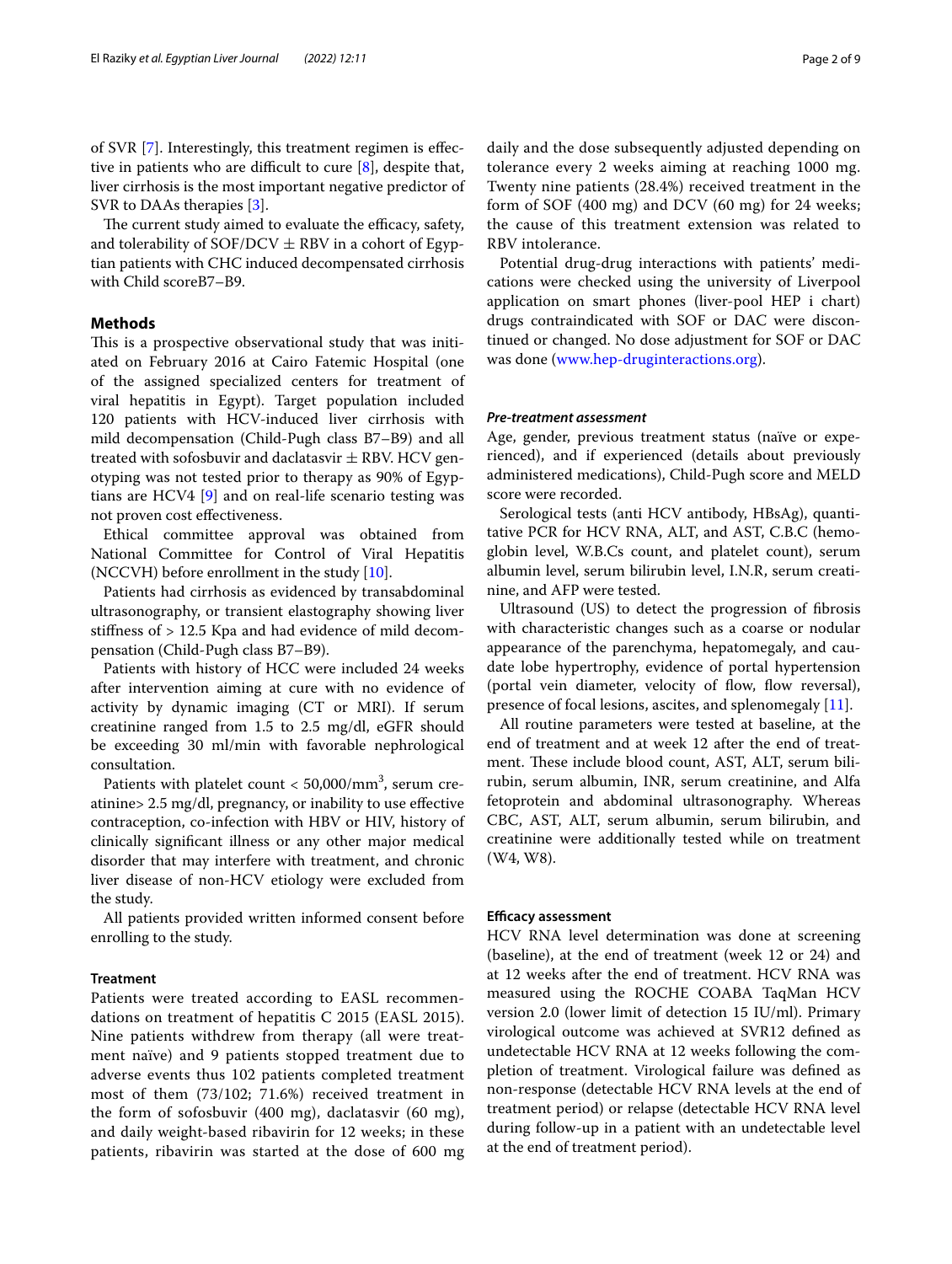# **Safety assessment**

Safety endpoints included graded adverse events, serious adverse events, discontinuation due to adverse events, deaths, and laboratory abnormalities. Adverse events were considered serious if they were causing deterioration, resulted in discontinuation of HCV therapy, required hospitalization, resulted in death, or considered severe by the treating physician.

## **Statistical analysis**

Data were fed to the computer and analyzed using IBM SPSS software package version 20.0*.* Quantitative data were described using median (minimum and maximum) for non-parametric variables and mean  $\pm$ standard deviation for parametric variables after testing normality using Kolmogrov-Smirnov test. Signifcance of the obtained results was judged at the 5% level. One-way ANOVA was used for parametric quantitative variables, to compare between more than two studied groups. For non-parametric quantitative variables, Kruskal-Wallis test was used to compare between more than two studied groups with Mann-Whitney *U* test to study within group signifcance. Paired *t* and Wilcoxon signed rank tests were used to compare two periods (before and after treatment) for parametric and non-parametric variables, respectively. All signifcant factors in univariate analysis were further analyzed in multivariate analysis.

## **Results**

Patients' ages ranged from 36 to 70 years with a mean of 55.83 years  $\pm$  7.9. There was a female predominance among the studied patients (60.8%).

Most of the studied patients were treatment naïve (97/120; 80.8%) while (23/120; 19.2%) received prior IFN based therapy or sofosbuvir based therapy).

Regarding laboratory parameters, median platelet count was  $92.5 \times 10^3$ /ml, median HCV viral load was  $326 \times 10^3$ IU/ml, mean serum albumin was 2.85 gm/ dl, median serum bilirubin was 1.37 mg/dl, and mean serum creatinine was 0.84 mg/dl. Regarding MELD score, the mean value was 11.3, 33 patients (27.5%) had a score of < 10, and 87 patients (72.5%) had a score of  $\geq$ 10. Most patients were among class B7 (80/120; 66.7%) followed by class B8 (31/120;25.8%) and only 9 patients (9/120; 7.5%) were class B9.

Transabdominal ultrasonography showed that 60 patients (50%) had mild ascites. Focal hepatic lesions (FHL) were detected in 2 patients one of them had hemangioma and the other had hepatocellular carcinoma (HCC) well ablated before starting treatment with no evidence of activity by triphasic C.T.

Nine patients were missed at follow-up (all were treatment naïve) and 9 patients stopped treatment because of intolerance thus 102 patients completed treatment most of them (73/102; 71.6%) received treatment in the form of SOF/DCV and RBV for 12 weeks and 29 patients (28.4%) received treatment in the form of SOF/DCV (when RBV was not tolerated) for 24 weeks.

A sustained virological response rate 12 (SVR12) of 82.9% was achieved, 81.1% in treatment naïve and 87% in treatment experienced. SVR 12 rates were 75%, 80.6%, and 77.7% in B7, B8, and B9 respectively.

Three patients  $(2.7%)$  showed positive PCR at the end of treatment and were considered non-responders, 3 patients (2.7%) showed negative PCR at the end of treatment and positive PCR at week 12 post-therapy and were considered relapsers,

Among the non-responders, two were treatment naïve (66.7%) and one was treatment experienced (33.3%). All of them (100%) were of class B7. The relapsers were treatment naïve. One in each of class B7, B8, and B9.

Concerning safety and tolerability: treatment discontinuation was higher among patients who received (SOF + DCV + RBV) regimen. It was higher among patients of Child-Pugh class B8, most discontinuation occurred at week 8. Causes of discontinuation were worsening of jaundice (serum bilirubin above 5 mg/dl) in 3 patients, development of severe anemia not responding to reducing the dose of RBV (hemoglobin below 7.5 gm/dl) in 2 patients, worsening hepatic decompensation in 4 patients (2 patients developed hepatic encephalopathy and 2 patients developed massive ascites). Additionally 4 deaths were reported due to uncontrolled hematemesis, all reported deaths were among patients who received  $(SOF + DCV + RBV)$  regimen, all of them  $(100%)$  developed at week 12.

Univariate and multivariate analysis of predictors of SVR12 in treated patients showed that: WBCs count was signifcantly higher among patients who achieved SVR12. Other laboratory parameters did not have a signifcant efect on SVR12. Patients with Child-Pugh class B9 failed to achieve SVR12 (Table [1](#page-3-0)).

Baseline characteristics of patients who failed to achieve SVR12 are shown in (Table [2\)](#page-4-0).

Comparison between laboratory results at baseline and at the end of treatment among the studied patients revealed a signifcant decline in hemoglobin concentration (*P* = 0.001), ALT levels (*P* = 0.001), AST levels (*P* = 0.001), serum bilirubin level ( $P = 0.019$ ), and AFP ( $P =$ 0.001), as well as a signifcant increase in serum albumin level  $(P = 0.001)$  (Table [3\)](#page-5-0).

Laboratory results at baseline and at the end of treatment in relation to treatment outcome showed that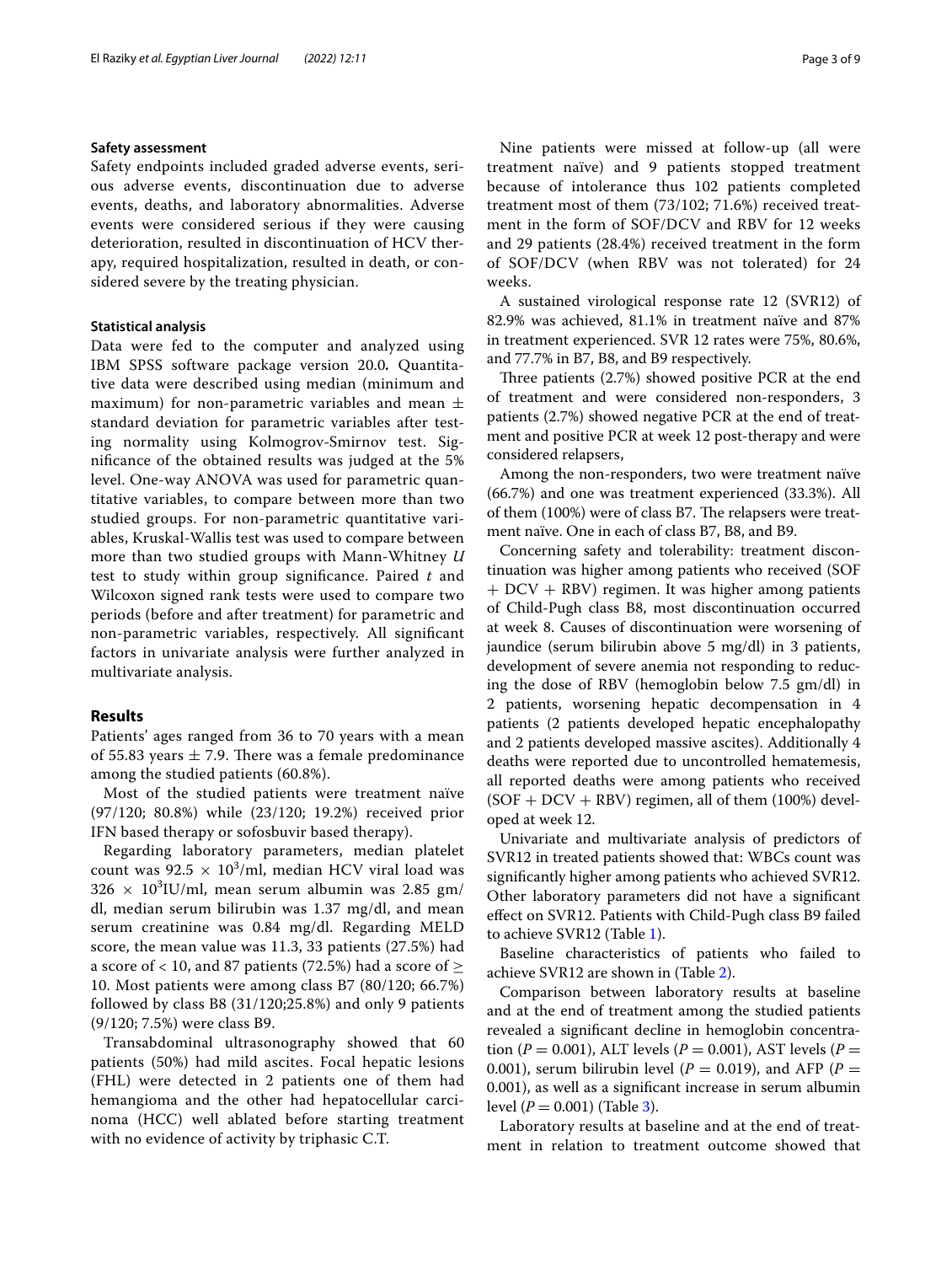| Parameter                                                        | Patients who achieved SVR12 | <b>Patients</b>                     | Univariate analysis |                                  | <b>Multivariate analysis</b> |                     |
|------------------------------------------------------------------|-----------------------------|-------------------------------------|---------------------|----------------------------------|------------------------------|---------------------|
|                                                                  | $N = 92$                    | who failed<br>treatment<br>$N = 15$ |                     | P value RR% CI)                  | P value RR                   | (95% CI)            |
| Age (years)                                                      |                             |                                     |                     |                                  |                              |                     |
| Mean $\pm$ SD                                                    | $55.05 \pm 8.13$            | $57.8 \pm 7.29$                     | 0.22                | $1.0(0.97 - 1.13)$               |                              |                     |
| (Min-Max)                                                        | $(36 - 69)$                 | $(41 - 70)$                         |                     |                                  |                              |                     |
| Gender                                                           |                             |                                     |                     |                                  |                              |                     |
| Male                                                             | 31 (33.7%)                  | $9(60\%)$                           | 0.06                | $2.9(0.96 - 9.05)$               |                              |                     |
| Female (r)                                                       | 61 (66.3%)                  | 6(40%)                              |                     | 1                                |                              |                     |
| Prior HCV treatment                                              |                             |                                     |                     |                                  |                              |                     |
| Naïve                                                            | 72 (78.3%)                  | 12(80%)                             | 0.88                | $0.9(0.23 - 3.5)$                |                              |                     |
| Experienced (r)                                                  | 20 (21.7%)                  | 3(20%)                              |                     | 1                                |                              |                     |
| Hemoglobin (gm/dl)                                               |                             |                                     |                     |                                  |                              |                     |
| Male: (13.2-17.5 gm/dl)                                          | $12.17 \pm 1.6$             | $12.02 \pm 1.57$                    | 0.75                | $0.9(0.67 - 1.33)$               |                              |                     |
| Female: (11.5-16 gm/dl)                                          |                             |                                     |                     | $\mathbf{1}$                     |                              |                     |
| WBCs *10 <sup>3</sup> /m(4 11 $\times$ 10 <sup>3</sup> /ml)      | $4.66 \pm 1.6$              | $3.75 \pm 1.49$                     | 0.05                | $0.66(0.44 - 1)$<br>$\mathbf{1}$ | 0.04                         | $0.64(0.42 - 0.98)$ |
| Platelet count $\times 10^3$ /ml (150-450 $\times 10^3$ /<br>ml) | 94.5 (50-356)               | 84 (55-142)                         | 0.16                | $0.99(0.97 - 1.004)$             |                              |                     |
| PCR (iu/ml)*103                                                  | 297.10 (0.135-20223)        | 437 (9.97-4823)                     | 0.36                | $1.0(1.0-1.0)$                   |                              |                     |
| ALT/ULN (fold)                                                   | 1.325 (0.22-5.35)           | $0.98(0.48 - 4.12)$                 | 0.35                | $0.66(0.27-1.58)$                |                              |                     |
| AST/ULN (fold)                                                   | 1.765 (0.4-5.85)            | $1.73(0.4-4.7)$                     | 0.94                | $0.98(0.59 - 1.64)$              |                              |                     |
| Serum Albumin (g/dl) (3.4-5.4 g/dl)                              | $2.8 \pm 0.4$               | $2.79 \pm 0.26$                     | 0.31                | $0.45(0.09 - 2.09)$              |                              |                     |
| Serum bilirubin (mg/dl) (0.3-1 mg/dl)                            | $1.42 \pm 0.7$              | $1.74 \pm 0.87$                     | 0.15                | $1.68(0.84 - 3.39)$              |                              |                     |
| $I.N.R. (0.9-1.2)$                                               | $1.32 \pm 0.22$             | $1.34 \pm 0.18$                     | 0.60                | 1.93 (0.1623.2)                  |                              |                     |
| Serum creatinine (mg/dl)                                         |                             |                                     |                     |                                  |                              |                     |
| Male: (0.6-1.2 mg/dl)                                            | $0.85 \pm 0.25$             | $0.99 \pm 0.41$                     | 0.07                | 4.6 (0.88-23.8)                  |                              |                     |
| Female: (0.8-1.4 mg/dl)                                          |                             |                                     |                     |                                  |                              |                     |
| AFP $(\mu q / I)$ $(< 8 \mu q / I)$                              | $12.35(0.1 - 201)$          | $9(2.64 - 83)$                      | 0.4                 | $0.98(0.96 - 1.02)$              |                              |                     |
| MELD score                                                       |                             |                                     |                     |                                  |                              |                     |
| Mean $\pm$ SD                                                    | $11 \pm 2.97$               | $12.87 \pm 2.6$                     |                     |                                  |                              |                     |
| (Min-max)                                                        | $(6-17)$                    | $(8-18)$                            |                     |                                  |                              |                     |
| < 10(r)                                                          | 29 (31.5%)                  | 2(13.3%)                            | 0.15                | 1                                |                              |                     |
| $\geq$ 10                                                        | 63 (68.5%)                  | 13(86.7%)                           |                     | $2.9(0.63 - 14.1)$               |                              |                     |
| Ultrasonography                                                  |                             |                                     |                     |                                  |                              |                     |
| Liver cirrhosis                                                  | 92 (100%)                   | 15(100%)                            | 1                   | Undefined                        |                              |                     |
| Splenomegaly                                                     | 55 (59.8%)                  | 6(40%)                              | 0.2                 | $0.45(0.15 - 1.4)$               |                              |                     |
| Ascites                                                          | 44 (47.8%)                  | 11(73.3%)                           | 0.07                | $3.0(0.89 - 10.1)$               |                              |                     |
| Hemangioma                                                       | $0(0\%)$                    | 1(6.67%)                            | 0.15                | U`ndefined                       |                              |                     |
| Ablated HCC                                                      | 1 (1.09%)                   | $O(0\%)$                            | $1.0\,$             | Undefined                        |                              |                     |
| Child-Pugh score                                                 |                             |                                     |                     |                                  |                              |                     |
| B7                                                               | 67 (72.8%)                  | 6(40%)                              | 0.18                | 1                                |                              | $\mathbf{1}$        |
| B8                                                               | 20 (21.7%)                  | 6(40%)                              | 0.06                | $3.4(0.97 - 11.5)$               | 0.07                         | $3.2(0.9 - 11.6)$   |
| B9                                                               | 5 (5.4%)                    | 3(20%)                              | 0.024               | $6.7(1.3 - 35.1)$                | 0.016                        | $8.6(1.5 - 49.8)$   |

# <span id="page-3-0"></span>**Table 1** Univariate and multivariate analysis of predictors of SVR12 in treated patients

baseline WBCs was significantly lower ( $P = 0.02$ ), and baseline serum creatinine was signifcantly higher among patients who discontinued therapy due to adverse events(intolerants) ( $p = 0.003$ ) than other outcome groups. As regards mean hemoglobin level, median platelet count, median ALT/ULN, median AST/ULN, mean serum albumin level, median serum bilirubin level, mean I.N.R, and median AFP level, there was no statistically signifcant diference among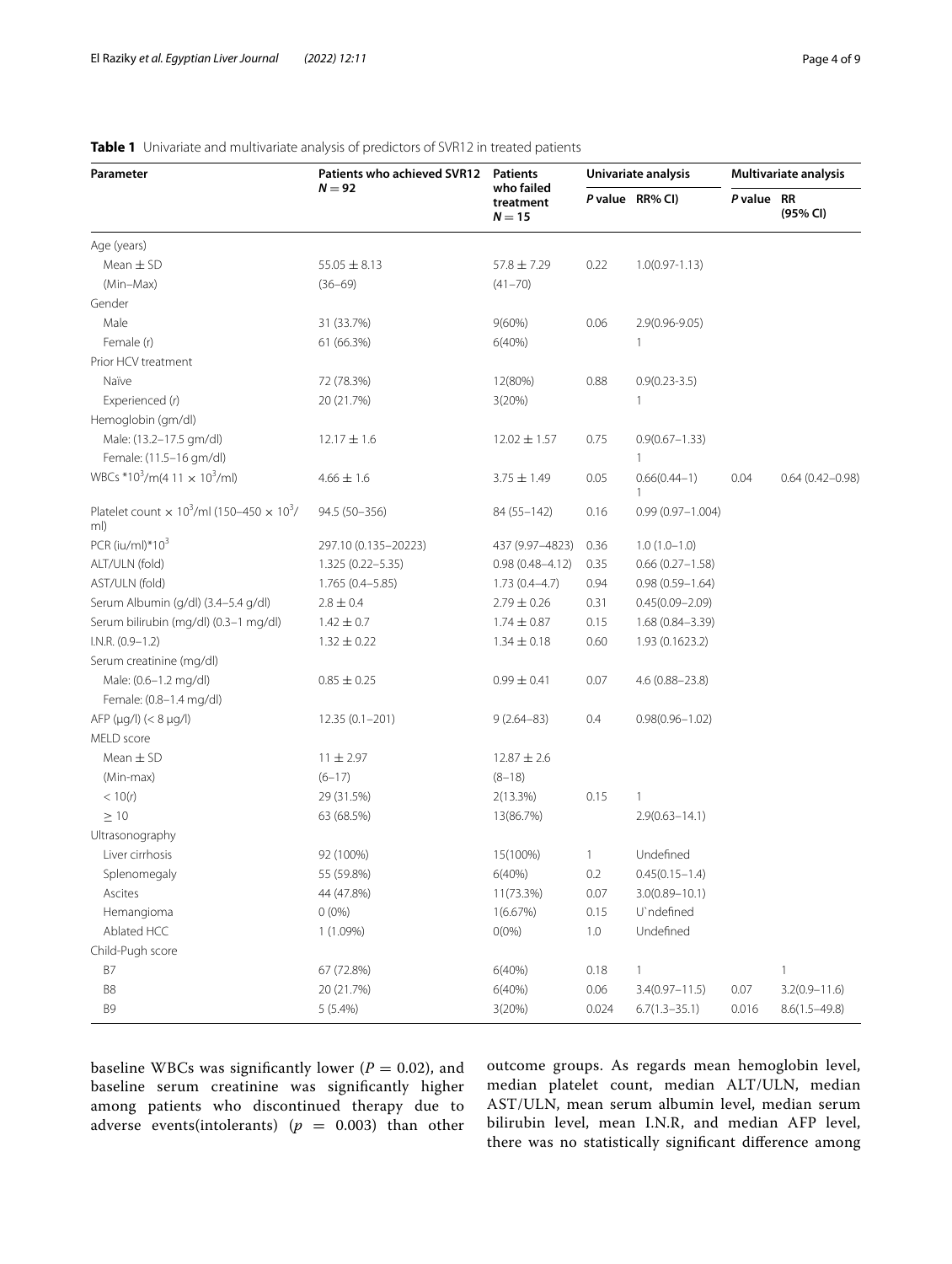| Parameter                                                                          | Non-responders<br>$N = 3$ | <b>Relapsers</b><br>$N = 3$ | <b>Discontinued due to</b><br>adverse events<br>$N = 9$ | P value    |
|------------------------------------------------------------------------------------|---------------------------|-----------------------------|---------------------------------------------------------|------------|
| Age (years)                                                                        |                           |                             |                                                         |            |
| Mean $\pm$ SD                                                                      | $56.33 \pm 6.66$          | $51.33 \pm 8.13$            | $60.44 \pm 6.24$                                        | 0.18       |
| (Min-Max)                                                                          | $(49 - 62)$               | $(41 - 61)$                 | $(52 - 70)$                                             |            |
| Gender                                                                             |                           |                             |                                                         |            |
| Male                                                                               | $1(33.3\%)$               | 2(66.7%)                    | 6(66.7%)                                                | 0.57       |
| Female                                                                             | 2(66.7%)                  | $1(33.3\%)$                 | 3(33.3%)                                                |            |
| Prior HCV treatment                                                                |                           |                             |                                                         |            |
| Naïve                                                                              | 2(66.7%)                  | $3(100\%)$                  | 7(77.8%)                                                | 0.57       |
| Experienced                                                                        | $1(33.3\%)$               | $O(0\%)$                    | 2(22.2%)                                                |            |
| Laboratory data                                                                    |                           |                             |                                                         |            |
| Hemoglobin (gm/dl)                                                                 | $13.3 \pm 2.3$            | $12.73 \pm 1.11$            | $11.36 \pm 1.32$                                        | 0.14       |
| Male: (13.2-17.5 gm/dl)                                                            |                           |                             |                                                         |            |
| Female: (11.5-16 gm/dl)                                                            |                           |                             |                                                         |            |
| WBCs $\times$ 10 <sup>3</sup> /ml (4-11 $\times$ 10 <sup>3</sup> /ml)              | $3.3 \pm 0.36$            | $5.7 \pm 2.1$               | $3.26 \pm 1.12$                                         | 0.035      |
| Platelet count $\times$ 10 <sup>3</sup> /ml (150–450 $\times$ 10 <sup>3</sup> /ml) | 58 (58-100)               | 84 (74-111)                 | $111(55 - 142)$                                         | 0.33       |
| PCR (IU/ml) $\times$ 10 <sup>3</sup>                                               | 4780 (216.218-4823)       | 1210 (393-1490)             | 429 (10.780-1603.390)                                   | 0.19       |
| ALT/ULN (fold)                                                                     | $1.05(0.78 - 4.12)$       | $1.03(0.8-1.24)$            | $0.93(0.48 - 2.85)$                                     | 0.49       |
| AST/ULN (fold)                                                                     | $1.62(1.03-4.7)$          | $1.85(1.38 - 3.41)$         | $1.73(0.4 - 3.46)$                                      | 0.91       |
| Serum albumin (g/dl) (3.4-5.4 g/dl)                                                | $3 \pm 0.26$              | $2.53 \pm 0.25$             | $2.8 \pm 0.24$                                          | 0.10       |
| Serum bilirubin (mg/dl) (0.3-1 mg/dl)                                              | $1.77 \pm 0.6$            | $2.3 \pm 0.79$              | $1.54 \pm 1$                                            | 0.48       |
| $I.N.R. (0.9-1.2)$                                                                 | $1.42 \pm 0.28$           | $1.42 \pm 0.14$             | $1.3 \pm 0.18$                                          | 0.53       |
| Serum creatinine (mg/dl)                                                           |                           |                             |                                                         |            |
| Male: (0.6-1.2 mg/dl)                                                              | $0.6 \pm 0.1$             | $0.87 \pm 0.4$              | $1.17 \pm 0.4$                                          | 0.09       |
| Female: (0.8-1.4 mg/dl)                                                            |                           |                             |                                                         |            |
| AFP ( $\mu$ g/l) (< 8 $\mu$ g/l)                                                   | $12(6.5-83)$              | $10.2(9 - 20.7)$            | $7.6(2.64-25)$                                          | 0.37       |
| MELD score                                                                         |                           |                             |                                                         |            |
| Median                                                                             | 12                        | 14                          | 13                                                      |            |
| (Min-max)                                                                          | $(11 - 13)$               | $(11 - 17)$                 | $(8-18)$                                                | 0.62       |
| < 10                                                                               | $O(0\%)$                  | $O(0\%)$                    | 2(22.2%)                                                | 0.46       |
| $\geq 10$                                                                          | 3(100%)                   | $3(100\%)$                  | 7(77.8%)                                                |            |
| Ultrasonographic features                                                          |                           |                             |                                                         |            |
| Liver cirrhosis                                                                    | 3(100%)                   | $3(100\%)$                  | 9(100)                                                  | $P = 1.0$  |
| Splenomegaly                                                                       | $1(33.3\%)$               | 1(33.3%)                    | $4(44.4\%)$                                             | $P = 0.9$  |
| Ascites                                                                            | $1(33.3\%)$               | $1(33.3\%)$                 | 9(100%)                                                 | $P = 0.02$ |
| Hemangioma                                                                         | $1(33.3\%)$               | $O(0\%)$                    | $O(0\%)$                                                | $P = 0.12$ |
| Ablated HCC                                                                        | $O(0\%)$                  | $O(0\%)$                    | $O(0\%)$                                                |            |
| Child-Pugh score                                                                   |                           |                             |                                                         |            |
| B7                                                                                 | $3(100\%)$                | $1(33.3\%)$                 | 2(22.2%)                                                | 0.19       |
| B <sub>8</sub>                                                                     | $O(0\%)$                  | 1(33.3%)                    | 5(55.6%)                                                |            |
| B <sub>9</sub>                                                                     | $O(0\%)$                  | $1(33.3\%)$                 | 2(22.2%)                                                |            |

# <span id="page-4-0"></span>**Table 2** Baseline characteristics of patients who failed to achieved SVR12

diferent outcome groups neither at baseline nor at the end of treatment (Table [4\)](#page-5-1).

# **Follow‑up**

Trans-abdominal ultrasonography was done for 65 patients at SVR12. The patient with previously ablated

HCC didn't develop any new FHLs, the patient responded to treatment, AFP level was 6.2 IU/l before starting treatment, raised to 200 IU/l at W4 then declined to 24 IU/l at SVR12. New FHLs were detected in 2 patients (3%). They were females, 49 and 48 years old respectively, first received treatment for 12 weeks and second for 24 weeks,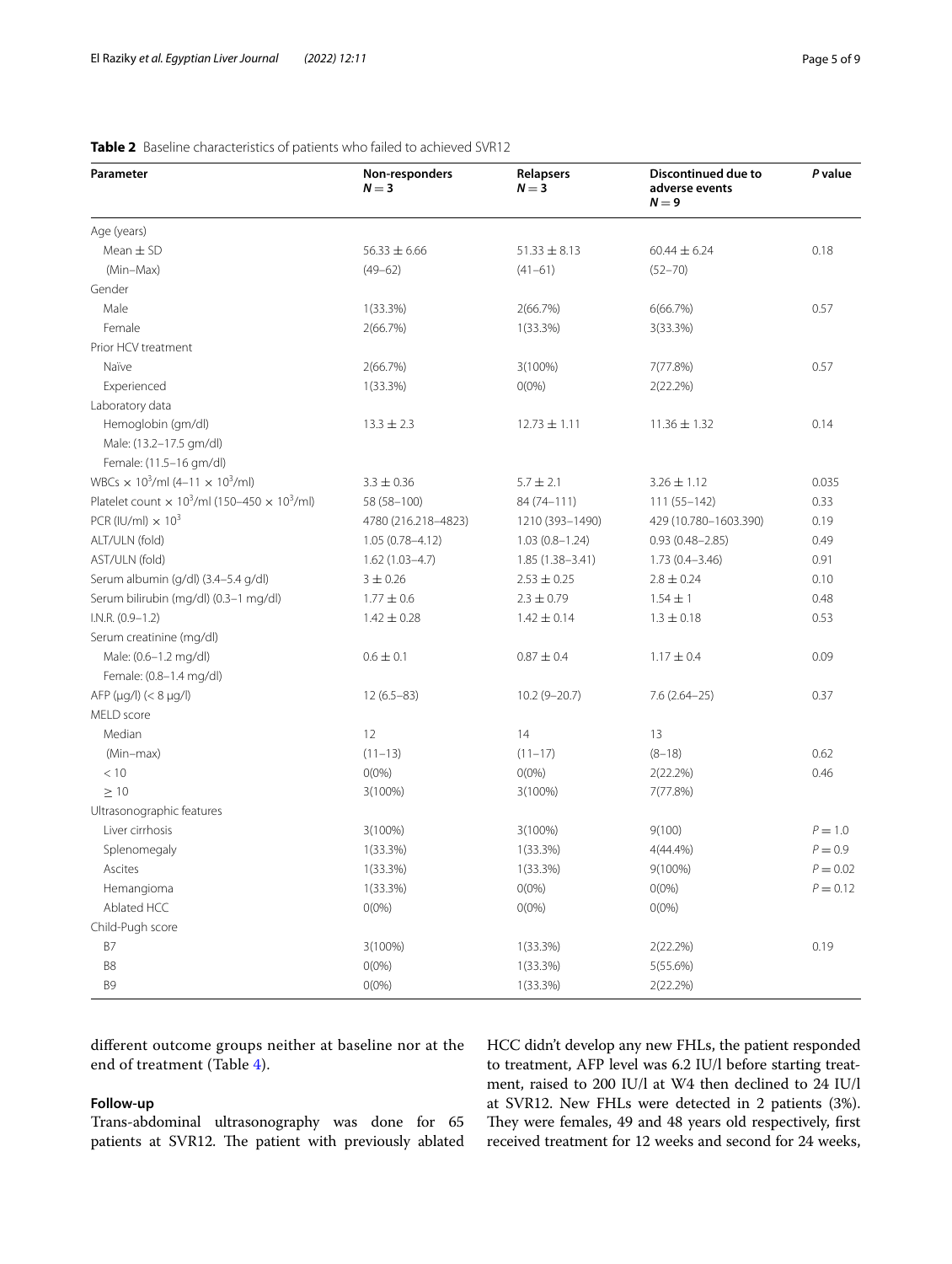|                                   | At baseline          | At the end of treatment | P value     |
|-----------------------------------|----------------------|-------------------------|-------------|
| Hemoglobin (gm/dl)                | $12.22 \pm 1.6$      | $11.25 \pm 1.5$         | P < 0.001   |
| WBCs $\times$ 10 <sup>3</sup> /ml | $4.63 \pm 1.5$       | $4.63 \pm 1.7$          | $P=1.0$     |
| Platelet count $\times 10^3$ /ml  | 92.5 (50.0-356)      | 105 (37.0-392)          | $P = 0.26$  |
| ALT/ULN (folds)                   | $1.255(0.22 - 5.35)$ | $0.67(0.2 - 2.0)$       | P < 0.001   |
| AST/ULN (folds)                   | $1.75(0.4 - 5.85)$   | $0.9(0.25 - 7.0)$       | P < 0.001   |
| Serum albumin (gm/dl)             | $2.85 \pm 0.4$       | $3.23 \pm 0.5$          | P < 0.001   |
| Serum bilirubin (mg/dl)           | $1.37(0.3 - 3.2)$    | $1.2(0.2 - 3.4)$        | $P = 0.019$ |
| I.N.R.                            | $1.33 + 0.24$        | $1.38 \pm 0.24$         | $P = 0.16$  |
| Serum creatinine (mg/dl)          | $0.84 \pm 0.2$       | $0.89 \pm 0.3$          | $P = 0.08$  |
| AFP (IU/I)                        | $10.8(0.1 - 201)$    | $5.8(0.2 - 24)$         | P < 0.001   |

<span id="page-5-0"></span>**Table 3** Comparison between laboratory results at baseline and at the end of treatment among the studied patients

All parameters described as mean ± SD except platelet count, ALT/ULN, AST/ULN, serum bilirubin, and AFP as median (min–max)

<span id="page-5-1"></span>

|  |  |  |  |  | <b>Table 4</b> Laboratory results at baseline and at the end of treatment in relation to treatment outcome |  |  |  |  |
|--|--|--|--|--|------------------------------------------------------------------------------------------------------------|--|--|--|--|
|--|--|--|--|--|------------------------------------------------------------------------------------------------------------|--|--|--|--|

| Outcome<br>Laboratory result                |                  | Non-responders<br>$n=3$  | Relapsers             | <b>Responders</b>          | Intolerant           | P value     |  |
|---------------------------------------------|------------------|--------------------------|-----------------------|----------------------------|----------------------|-------------|--|
|                                             |                  |                          | $n=3$                 | $n = 92$                   | $n = 9$              |             |  |
| Hemoglobin (HGB) concentration (gm/dl)      | Baseline         | $13.3 \pm 2.3$           | $12.73 \pm 1.11$      | $12.17 \pm 1.6$            | $11.36 \pm 1.32$     | $P = 0.26$  |  |
|                                             | End of treatment | $12.07 \pm 0.31$         | $12.13 \pm 0.38$      | $11.2 \pm 1.5$             |                      | $P = 0.36$  |  |
| White blood cell count (WBCs) $(*10^3/\mu)$ | Baseline         | $3.3 \pm 0.36$           | $5.7 \pm 2.1^{\circ}$ | $4.66 \pm 1.6^8$           | $3.26 \pm 1.12^{AB}$ | $P = 0.02$  |  |
|                                             | End of treatment | $3.67 \pm 0.23$          | $5.0 \pm 1.8$         | $4.65 \pm 1.7$             |                      | $P = 0.58$  |  |
| platelet count (PLTs) $(*10^3/\mu)$         | Baseline         | 58 (58-100)              | 84 (74-111)           | 94.5 (50-356)              | $111(55 - 142)$      | $P = 0.39$  |  |
|                                             | End of treatment | $57(43-138)$             | 105 (100-170)         | 104 (37-392)               |                      | $P = 0.32$  |  |
| Serum creatinine (mg/dl)                    | Baseline         | $0.6 \pm 0.1^{\text{A}}$ | $0.87 \pm 0.4$        | $0.85 \pm 0.25^{\text{B}}$ | $1.17 \pm 0.4^{AB}$  | $P = 0.003$ |  |
|                                             | End of treatment | $0.78 \pm 0.09$          | $0.85 \pm 0.07$       | $0.89 \pm 0.37$            |                      | $P = 0.86$  |  |
| ALT/ULN (folds)                             | Baseline         | $1.05(0.78 - 4.12)$      | $1.03(0.8 - 1.24)$    | $1.325(0.22 - 5.35)$       | $0.93(0.48 - 2.85)$  | $P = 0.13$  |  |
|                                             | End of treatment | $0.4(0.4-1.29)$          | $1.0(0.88 - 1.05)$    | $0.67(0.2-2)$              |                      | $P = 0.13$  |  |
| AST/ULN (folds)                             | Baseline         | $1.62(1.03-4.7)$         | $1.85(1.38 - 3.41)$   | $1.765(0.46 - 5.85)$       | $1.73(0.4 - 3.46)$   | $P = 0.9$   |  |
|                                             | End of treatment | $0.55(0.48 - 2.27)$      | $0.86(0.6 - 1.43)$    | $0.9(0.25-7)$              |                      | $P = 0.77$  |  |
| Albumin level (gm/dl)                       | Baseline         | $3.0 \pm 0.26$           | $2.53 \pm 0.25$       | $2.89 \pm 0.4$             | $2.8 \pm 0.24$       | $P = 0.32$  |  |
|                                             | End of treatment | $3.5 \pm 0.2$            | $3.1 \pm 0.14$        | $3.23 \pm 0.48$            |                      | $P = 0.87$  |  |
| Serum bilirubin (mg/dl)                     | Baseline         | $1.77 \pm 0.6$           | $2.3 \pm 0.79$        | $1.42 \pm 0.7$             | $1.54 \pm 1.0$       | $P = 0.23$  |  |
|                                             | End of treatment | $1.35 \pm 0.07$          | $2.13 \pm 1.07$       | $1.29 \pm 0.7$             |                      | $P = 0.17$  |  |
| I.N.R.                                      | Baseline         | $1.42 \pm 0.28$          | $1.42 \pm 0.14$       | $1.32 \pm 0.22$            | $1.3 \pm 0.18$       | $P = 0.72$  |  |
|                                             | End of treatment | $1.39 \pm 0.15$          | $1.32 \pm 0.0$        | $1.38 \pm 0.25$            |                      | $P = 0.97$  |  |
| AFP (µq/l)                                  | Baseline         | $12.0(6.5-83)$           | $10.2(9.0-20.7)$      | $12.35(0.1 - 201)$         | $7.6(2.64-25)$       | $P = 0.51$  |  |
|                                             | End of treatment | $4.8(4.8 - 4.8)$         | $8.15(6.7-9.6)$       | $5.7(0.2 - 24)$            |                      | $P = 0.49$  |  |

both were treatment naïve and Child-Pugh score B7. The focal lesions were hyperechoic, in segment IV and measured 6 mm and 12 mm in diameter respectively, AFP level was 22 IU/l at baseline and 6.3 IU/l at SVR12 in frst one and was 17IU/l at baseline and 4.2 IU/l at SVR12 in second one. Triphasic CT examination confrmed these fndings.

One patient developed rising serum creatinine (at baseline serum creatinine was 2 mg/dl. eGFR =  $32$  ml/min with favorable nephrological consultation, at SVR12 serum creatinine, rose to 3.3 mg/dl the patient started hemodialysis. She was a 62 years old diabetic and hypertensive female, with Child-Pugh B7, treatment experienced (previously received sofosbuvir and ribavirin). She was re-treated for 24 weeks; however, ribavirin was stopped at week 12 due to development of anemia (hemoglobin  $= 8$  gm/dl). She showed aSVR.

# **Discussion**

This study reports safety and efficacy of SOF/DCV combination regimen for treating patients with chronic hepatitis C-induced cirrhosis with Child-Pugh class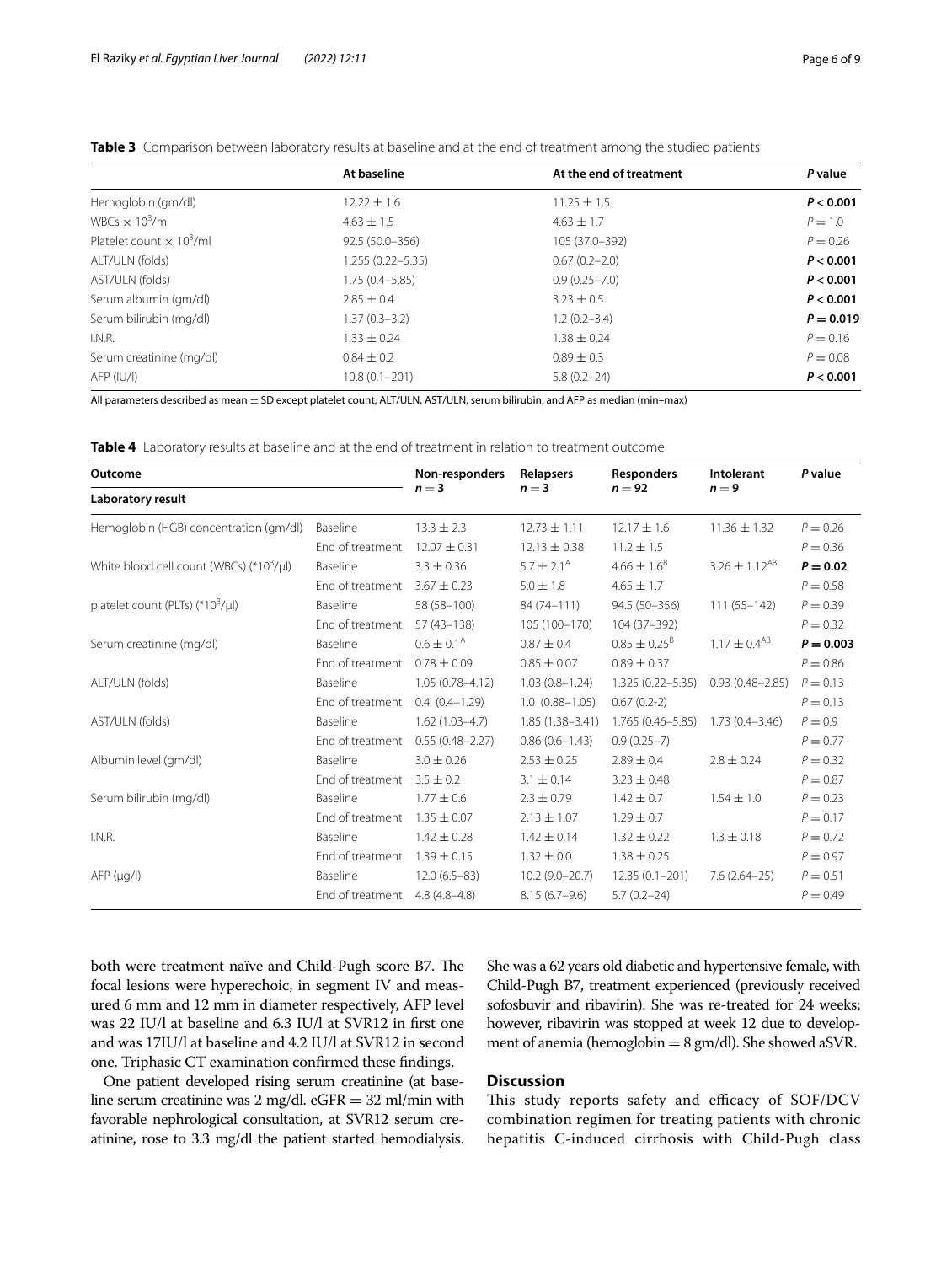B7–B9. An overall SVR12 rate of 82.9% (81.8% among treatment naïve and 87% among treatment experienced patients) is reported; this unexpected higher response rate among treatment experienced patients may be due to small number of patients in this subset; nonresponse rate was 2.7%, and relapse rate was 2.7% while 8.1% of patients discontinued therapy due to adverse events. Patients with decompensated cirrhosis (Child-Pugh B/C) have lower response rates than patients with compensated cirrhosis (Child-Pugh A). Reasons for these lower response rates may include reduced drug delivery due to shunting leading to HCV reservoirs, altered drug metabolism and uptake due to impaired liver synthetic function, or impaired immune responses which are present in cirrhotic patients. Relatively few patients with decompensated liver disease have been enrolled in DAA trials or real-life studies [\[12–](#page-8-11)[17\]](#page-8-12).

In the present study, the mean age of patients was 55.83 years  $\pm$  7.9. Similarly, in Maan et al.'s study the mean age was 57.1 years, and in Fernández Carrillo et al.'s study the mean age was 55 years [[15,](#page-8-13) [16\]](#page-8-14)*.* While in Calvaruso et al.'s study the mean age was 65.4 years [[17](#page-8-12)]*.*

Regarding gender distribution: our study showed female predominance (60.8%), in contrast to Maan et al. 2016, Fernández Carrillo et al. 2017, and Calvaruso et al. 2018 who showed male predominance (62.3%), (67%), and  $(56.9%)$  respectively  $[14–16]$  $[14–16]$ . Our patients were recruited from governmentally supported program (nonhealth insurance) who is concerned with treating unemployed persons mostly housewives.

In the currently discussed study, 80.8% of patients were treatment naïve while only 19.2% were treatment experienced. This was similar to El-khayat et al's study where 78.4% of patients were treatment naïve and 21.6% were treatment experienced [\[13](#page-8-16)]. While in Maan et al's study 41.2% of patients were treatment naïve and 58.8% were treatment experienced among CTP class B/C patients [[16\]](#page-8-14), and in Fernández Carrillo et al's study treatment experienced patients represent 57% of CTP class B/C patients [[15\]](#page-8-13)*.*

Baseline mean serum albumin level was 2.85 gm/dl, median serum bilirubin level was 1.37 mg/dl, and median platelet count was  $92.5 \times 10^3$ /ml; these were different from other studies where Fernández Carrillo et al.'s study showed a median serum albumin level of 3.2 gm/dl, a median serum bilirubin level of 2.1 mg/dl, and a median platelet count of  $62 \times 10^3/\text{ml}$  [[15](#page-8-13)], and in Mann et al.'s study, the baseline mean serum albumin level for CP class B/C patients was 3.1 gm/dl and the median platelet count was  $75 \times 10^3$ /ml [\[16](#page-8-14)].

Baseline trans-abdominal ultrasonography revealed that 50% of patients had mild ascites and that 2 patients had FHLs one of them (0.83%) was hemagnioma and the other was an ablated HCC as confrmed by triphasic C.T. This was different from Omar et al's study who reported that ascites was present in only 0.1% of patients who received SOF/DAC and 0.3% of patients who received SOF/DAC/RBV and that ablated FHLs was present in 0.1% of patients who received SOF/DAC and in 0.6% of patients who received SOF/DAC/RBV [[12\]](#page-8-11).

Patients in our study were more tolerant to ribavirin, 71.6% of them received treatment for 12 weeks this was higher than that reported by Fernández Carrillo et al. 2017 who stated that 46% of patients received treatment for 12 weeks [\[15](#page-8-13)]. In other studies, Omar et al. treatednaïve patients without cirrhosis without RBV, and those who had cirrhosis or were treatment-experienced (interferon experienced or SOF experienced) received RBV, and El-Khayat et al. reported a multicenter study of patients with liver cirrhosis genotype 4; in his study all patients received SOF (400 mg) and DCV (60 mg) daily in addition to weight-based ribavirin (RBV) for 12 weeks and when RBV is contraindicated the treatment duration was extended to 24 weeks [\[12,](#page-8-11) [13](#page-8-16)].

In current study, 3 patients  $(2.7%)$  relapsed. This was similar to that reported by El-khayat et al. who reported an overall relapse rate of 2%, and was lower than that reported by Fernández Carrillo et al. who concluded that relapse rate among CP class B/C patients was 14% [[13,](#page-8-16) [15\]](#page-8-13). The ETR was higher among treatment naïve and treatment experienced patients than that reported by El-Khayat et al.'s study after excluding Child's class A patients [[13\]](#page-8-16).

In our study, 9 patients (8.1%) discontinued therapy due to development of adverse events most of them sufered from worsening decompensation (rising serum bilirubin, development of hepatic encephalopathy or development of massive ascites) and some of them sufered from anemia. Similarly, Fernández Carrillo et al*.* also reported that incident decompensation was the most common serious adverse event and that it occurred in overall 7% of patients [[15\]](#page-8-13). While Omar et al. found that treatment was prematurely discontinued in only 1.5% of patients and that the most common events leading to discontinuation were patient withdrawal and pregnancy. They also reported that the most frequent reported adverse events were hematological, decompensation, and/or development of ascites and that serious adverse events were reported in six patients receiving SOF/DCV [[12](#page-8-11)].

In our study, 4 patients (3.6%) died during follow-up. This was lower than that reported by Fernández Carrillo et al. who reported a death rate of 6.4% among CTP class B/C patients [[14](#page-8-15)] and was slightly lower than that reported by Maan et al. who reported a death rate of 5/114 (4.4%) among CP class B/C patients [\[16\]](#page-8-14).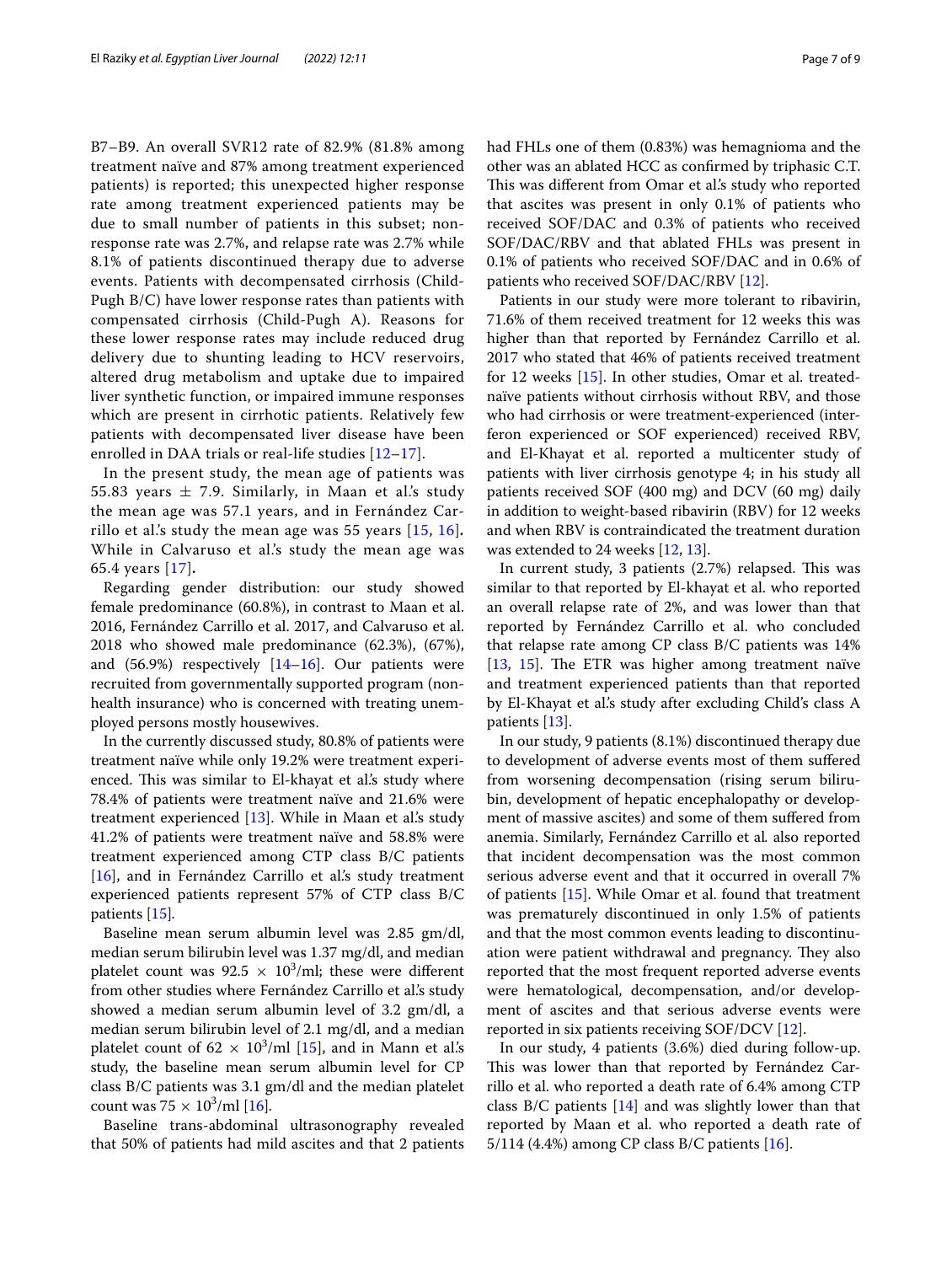Our analysis of data showed that age, gender, prior HCV treatment status, did not have a signifcant efect on SVR12, while baseline WBCs count was signifcantly higher among patients who achieved SVR12 (may have a better immunological response) and that serum creatinine level was signifcantly higher among intolerant patients who discontinued therapy due to adverse events, the presence of ascites also increased the risk of intolerance (possibly more advanced liver disease). El-Khayat et al. also reported that age, treatment experience, and viral load did not have a signifcant efect on SVR but reported that female gender, MELD score  $<$  10, and platelet count  $>$  150,000/mm<sup>3</sup> were significantly associated with higher rate of SVR12 [[13](#page-8-16)]. Omar et al. reported that treatment experience and viral load did not have a signifcant efect on SVR12 but reported that age, gender, ALT, AST, albumin, bilirubin, WBCs count, hemoglobin, platelet, and INR were signifcantly diferent between patients who achieved SVR12 and those who did not  $[12]$  $[12]$ . In Maan et al.'s study analysis of data among patients with CP class B/C revealed that age, gender, prior treatment status, serum bilirubin level, and platelet count did not increase the risk for hepatic decompensation, but they reported that serum albumin level < 35 g/l and MELD score  $\geq$  14 increased the risk of hepatic decompensation [\[16](#page-8-14)].

To assess the safety during treatment, a comparison between results of laboratory investigations at baseline and at the end of treatment revealed that there was a signifcant improvement in liver biochemical profle in the form of reduction in the level of AST (*P* < 0.001), ALT (*P*  $<$  0.001), and serum bilirubin ( $P = 0.019$ ), and an increase in the level of serum albumin ( $P < 0.001$ ). There was also a signifcant decline in the level of hemoglobin (*P* < 0.001) and AFP (*P* < 0.001), this was in agreement with Fernández Carrillo et al. 2017 who reported that treatment was associated with improvements in MELD scores, particularly in CTP class B/C patients [[15](#page-8-13)].

As previously reported and described in the literature, few cases of recurrence of formerly treated HCC or even *de novo* lesions after HCV treatment are expected [\[17](#page-8-12)]. We repeated the trans-abdominal ultrasonography for 65 patients 12 weeks post-therapy, and revealed that the patient with previously ablated HCC did not develop any new FHLs and that new FHLs developed in 2/65 patients (3%). Thus, we concluded that treatment did not increase the risk of development of HCC. This was similar to that reported by Waziry et al. and Bang and Song [\[18,](#page-8-17) [19](#page-8-18)]. But contrasted with that reported by Reig et al. who reported an unexpected increase in the incidence of both de novo (i.e., incident) HCC, recurrent HCC, and more aggressive and faster progression of HCC in patients treated with DAAs [\[20\]](#page-8-19). The 2 patients who developed new FHLs have achieved SVR12 which means that eradication of the virus did not abolish the risk of HCC development. This fnding was consistent with that reported by Cardoso et al. 2016 who suggests that we need to consider patients with cirrhosis remain at risk of HCC in spite of eradication of HCV [[21\]](#page-8-20).

In the present study, one patient developed rising serum creatinine showing that patients with high baseline serum creatinine may be at risk of worsening renal functions when they receive DAA therapy. This was in agreement with Carrier et al., 2016 who recommended that close monitoring of renal function is required, particularly for at-risk patients (transplanted, HIV-coinfected, CKD, hypertensive, or diabetic patients) [\[22](#page-8-21)]. While in another Egyptian study which included patients eligible for treatment with sofosbuvir-based regimens, the reported side efects were fatigue and headache, whereas the liver function tests were signifcantly improved at SVR12 [\[23\]](#page-8-22).

## **Limitations**

No endoscopy was done for patients. Loss of some patients during follow-up. Need for longer follow-up periods.

## **Conclusion**

The SOF/DCV combination at their standard doses  $\pm$  ribavirin is an effective and safe regimen for the management of Egyptian patients with chronic hepatitis C-induced cirrhosis with mild decompensation.

#### **Acknowledgements**

We would like to thank the NCCVH team members and the members of the executive office.

## **Authors' contributions**

This work was carried out in collaboration between all authors*.* Author MR and SH did study design and chose the research subject. Authors YH, NAA, MH, and WD did analysis, interpretation of the data, and assessment for drug safety and efficacy. Author ZZ did literature searches, drafting of the article, and did critical revision. All authors read and approved the final manuscript.

#### **Funding**

No fnancial or any other support was supplied.

#### **Availability of data and materials**

We have an excel sheet including raw data.

#### **Declarations**

#### **Ethics approval and consent to participate**

Ethical committee approval was obtained from National Committee for Control of Viral Hepatitis (NCCVH) before enrollment in the study.

#### **Consent for publication**

Not applicable.